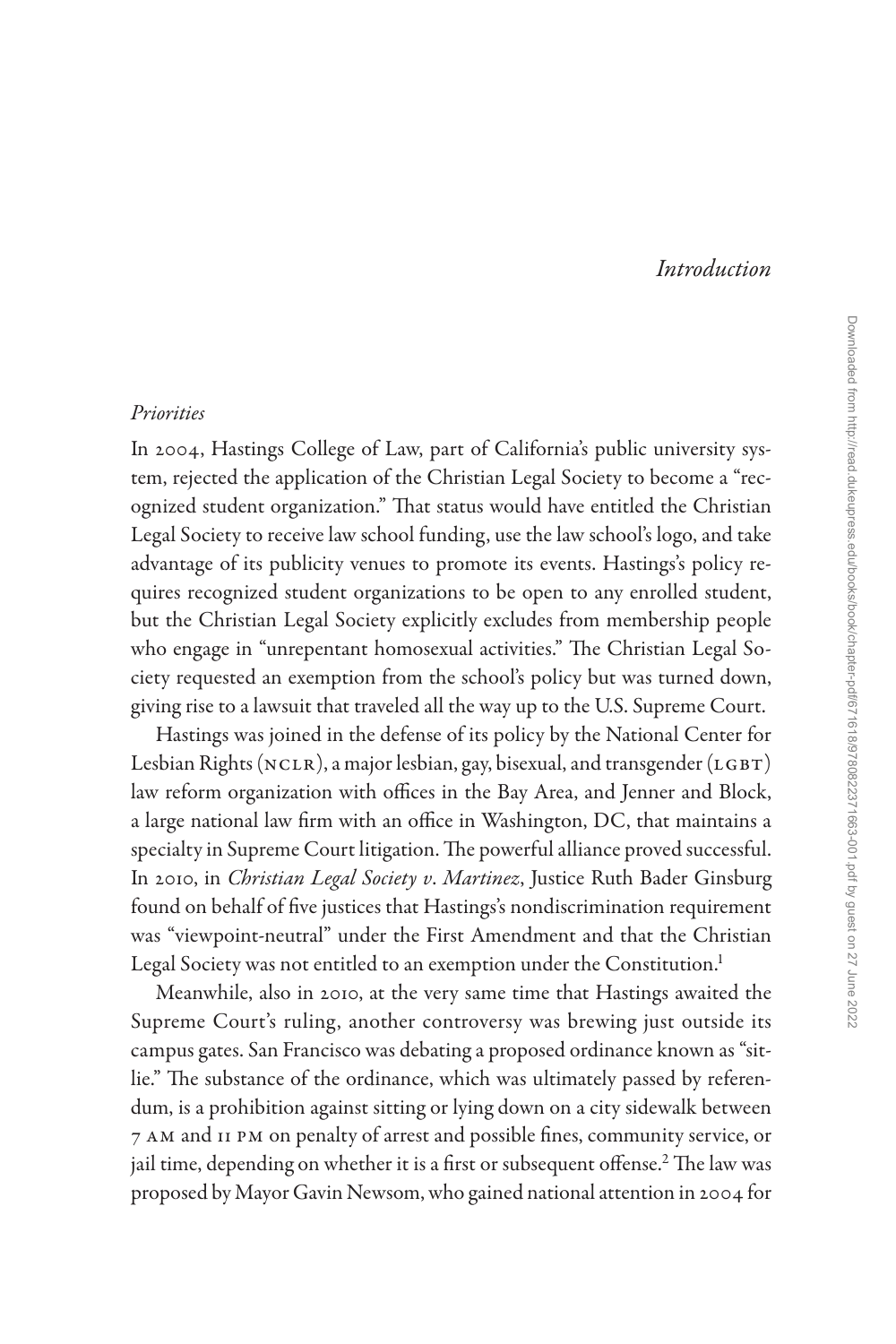defiantly ordering the issuance of marriage licenses to same-sex couples prior to the cascade of state and federal lawsuits sorting out the legality of same-sex marriage in California. Newsom's ordinance was intended to deter loitering and panhandling by the city's homeless population.

An estimated four thousand youth are among the homeless in San Francisco, and surveys suggest that up to 40 percent of them identify as lesbian, gay, bisexual, or transgender.<sup>3</sup> They are disproportionately black and Latino/a.<sup>4</sup> In spite of the well-known overrepresentation of LGBT youth among the homeless—in San Francisco and in many of our nation's major cities—I was unable to find any trace of an organized <code>LGBT</code> presence in the fight to stop sit-lie. The homelessness organizations campaigned against the ordinance alone and to no avail.

Thousands of gay and trans young people face arrest under sit-lie, but no throng of gay law students ever sought admittance to the Christian Legal Society. So why did all of those LGBT law reform resources go into the battle over the latter rather than the former? Why did these major players in the movement for LGBT advancement dedicate themselves to defending a student organization policy that affects nearly (or perhaps precisely) no one and is effectively a matter of principle rather than to a fight happening simultaneously, on the same city block, that affects so many of the most vulnerable in the  $_{\tt LGBT}$ community?

*Gay Priori* begins with the premise that this juxtaposition—of the fullthrottle Christian Legal Society litigation against the absence of an organized LGBT presence in the fight over sit-lie—reflects distorted priorities on the part of the leading LGBT advocacy organizations. Access to marriage, as any observer knows, was at the forefront of the battle for LGBT advancement for more than a decade, along with antidiscrimination protection, hate crimes legislation, and the repeal of Don't Ask, Don't Tell. Even now that same-sex marriage is a constitutional right in the United States, whether religious exemptions will come to swallow up that right has become the most embattled terrain. These priorities have garnered the most resources and attention, and they have brought significant benefits to the LGBT community.

They also neglect pressing needs in the most marginalized sectors of that community. LGBT people are overrepresented among foster children, the homeless, the poor, and the food-insecure. They are disproportionately vulnerable to police abuse, incarceration, hiv, insufficient access to health care, and unwanted pregnancy (yes, pregnancy). While antidiscrimination reform and marriage may make some small incursion into these conditions, they are hardly the way to effectuate real redistribution for the benefit of the most vulnerable members of the LGBT community. Why, when the mainstream LGBT move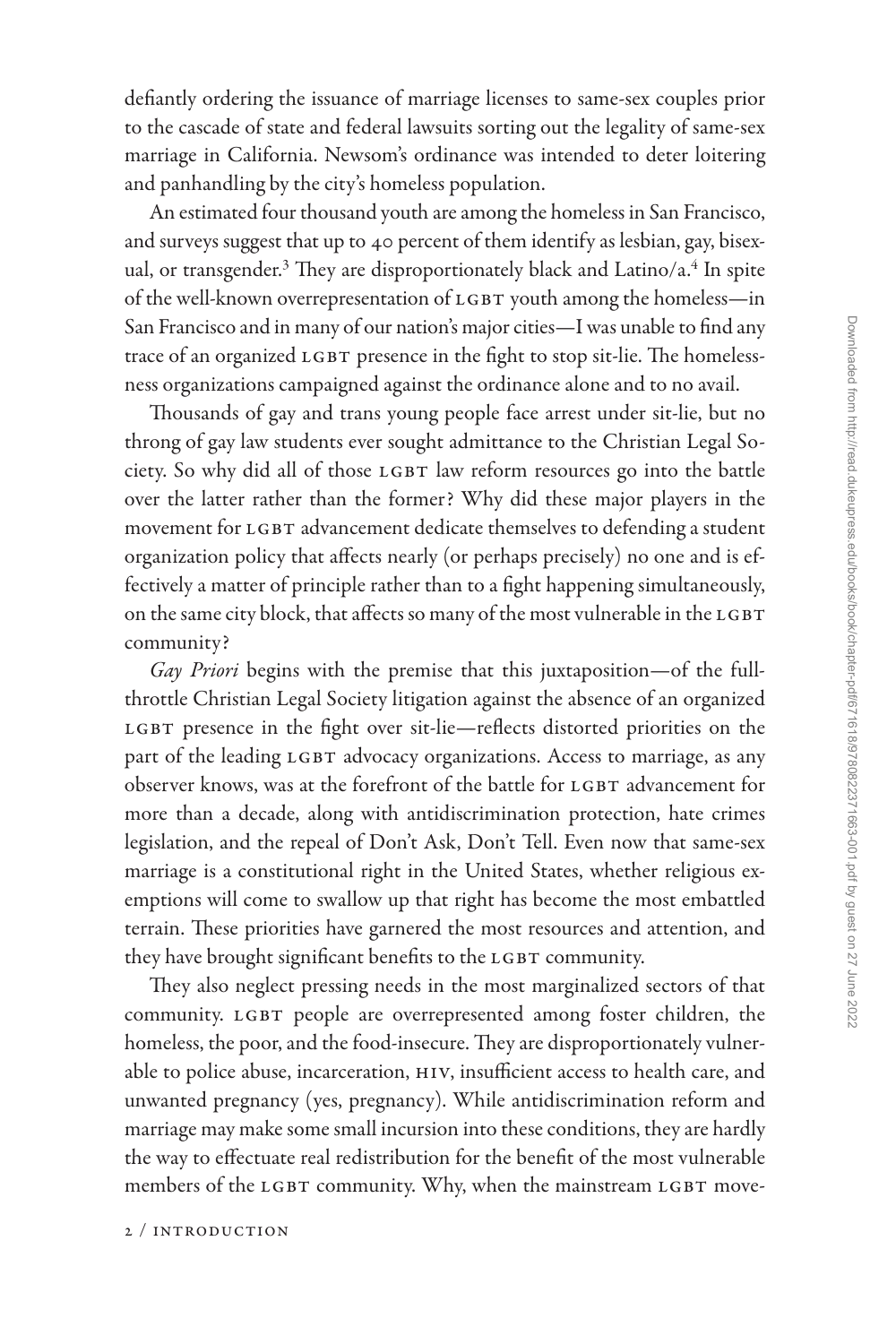ment is experiencing a pinnacle of its success and influence, do its law reform priorities continue to neglect those most in need?

One possible explanation for the priorities of the mainstream LGBT advocacy organizations is that the donors, executive directors, general counsels, and board members of those organizations are drawn predominantly from an adequately housed and well-nourished class. Their experience of being gay may well involve discrimination, but for most of them it probably does not involve homelessness. The resulting class bias is certainly plausible as a partial explanation, but this relative privilege of gay elites does not explain the movement's priorities adequately. On the contrary, several of the major  $_{\tt LGBT}$  organizations have devoted resources to studying LGBT youth. They are acutely aware that the streets of our cities are populated by LGBT kids selling sex, shoplifting, and panhandling to survive. They know very well that  $L$ GBT kids run away and are kicked out by their parents at a higher rate than the general population of youth.

Professionals in the LGBT human services sector have responded to the phenomenon, contending with the usual obstacle of insufficient resources to serve everyone as well as they would surely like, and some LGBT legal advocates have represented these kids in juvenile or child welfare proceedings. LGBT law reformers, however, who have spent years splashing the front page with news of their latest triumph, have been of little help to homeless  $\mathtt{LGBT}$  kids. Proposals to devote more resources to serving vulnerable LGBT youth abound, but law reform targeting the basic conditions of their daily lives is scant. Why, despite keen awareness in the organized, professional  $_{\tt LGBT}$  world, does the  $_{\tt LGBT}$  law reform agenda appear not to be designed with these kids' lives in mind? Why does sit-lie not appear on the LGBT law reform radar while so many resources go into fighting a matter of principle?

# *LGBT Equal Rights Discourse*

*Gay Priori* proposes that a crucial factor in explaining the priorities of the mainstream LGBT law reform movement is the power of LGBT equal rights discourse. As I use the term, *LGBT equal rights discourse* refers to a host of narrative practices evident in contemporary U.S. LGBT equal rights advocacy, including legal advocacy, lay advocacy, and public relations, as well as academic and empirical work that supports advocacy efforts. The discourse comprises a cluster of constituent strands that depict, characterize, and represent  $\tt LGDT$ people—recognizable tropes that tell us about our virtues, our vulnerabilities, and our relationships. It also encompasses strands that appease the requirements of American constitutional and antidiscrimination law, the American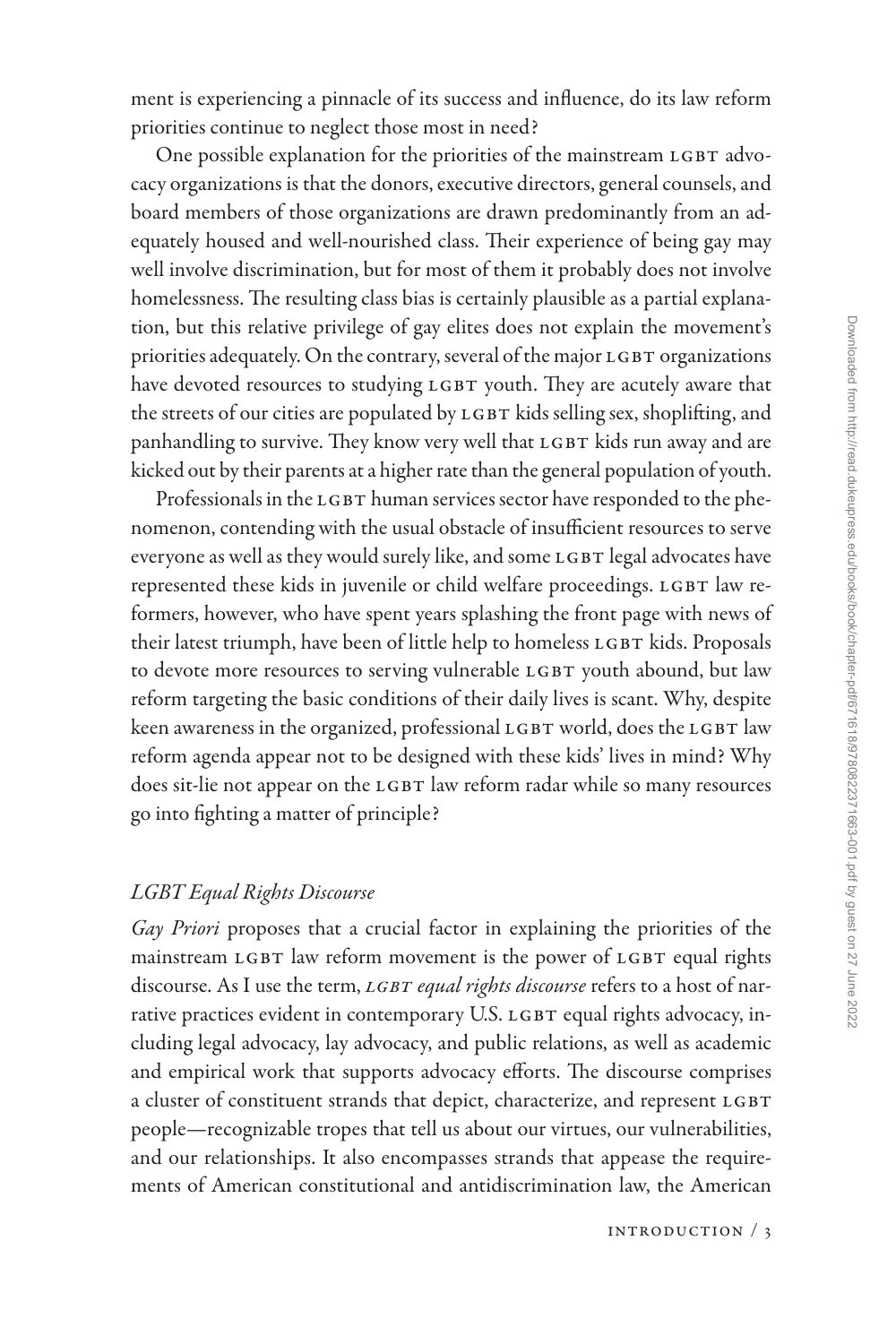civil rights progress narrative, and the neoliberal emphasis on personal responsibility. The term refers neither to equality nor to rights in general, both of which cover a vast conceptual territory, much of which is totally unaddressed by the argument in this book. Instead, *LGBT equal rights discourse* is meant to summon to mind a collection of practices that fuse into a current and recognizable pattern—one in which LGBT law reform is deeply immersed.

The well-intentioned leaders of the LGBT law reform movement are participants in a culture war, the terms of which are familiar to all. The struggle is feverish, and its exigencies play a powerful role in driving the political agenda and sidelining nonconforming alternatives. Gay rights advocates have hotly pursued the dream of formal equality, prioritizing antidiscrimination reforms and imagining the zenith of gay emancipation to be access to marriage. The discourse of LGBT equal rights that advances these objectives, however, produces myopia, so that access to marriage, antidiscrimination protection, hate crime legislation, and international human rights reforms that mimic American conceptions of equal protection come easily into view, while a broader array of law reform possibilities is eclipsed. Understandably, the discriminatory logic of cultural conservatism provokes habitual insistence on formal equality by LGBT advocates, but that constant call and response unnecessarily entrenches conceptual boundaries around what it means to make progress on behalf of LGBT people. As we fight, we stifle our own imaginations. Consequently, the largely symbolic *Christian Legal Society* case is readily intelligible as an LGBT legal issue while sit-lie and scores of other legal issues that have far more impact on the daily lives of our most marginalized community members go unnoticed even by those who care deeply and want to help.

In 2012, Chad Griffin, the new president of the Human Rights Campaign (hrc), visited a shelter for homeless youth in Utah. hrc is the national gay lobby and the largest LGBT civil rights organization in the country, claiming more than 1.5 million members and supporters. In conjunction with his trip, Griffin issued this statement: "We can and must continue to push for federal advances like workplace protections and marriage equality, but we must simultaneously work to better the lives of LGBT youth. That means many things—it means making schools safer; it means calling out and eradicating homophobia and transphobia in popular culture; it means settling for nothing less than full equality."[5](#page--1-0) Griffin gave a few subsequent media interviews, including one to the *Washington Blade* (an LGBT newspaper), in which he named homelessness among LGBT youth as an issue that garners too little attention. He cited the need for more public funds to provide direct services to LGBT youth and lamented the rejection (by parents, teachers, and churches) that results in their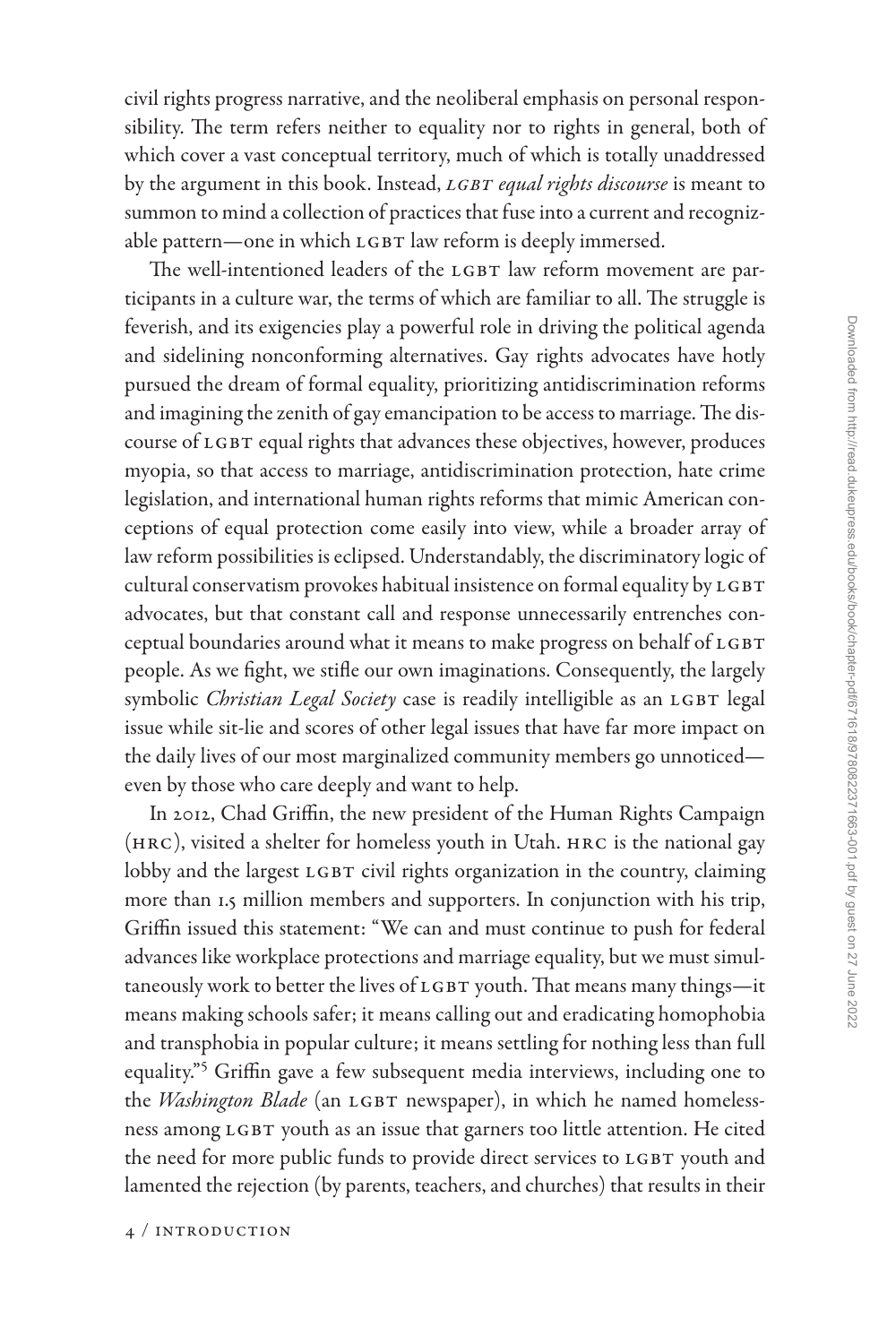disproportionate homelessness, noting that LGBT kids represent as much as 40 percent of the homeless youth in Salt Lake City[.6](#page--1-0)

This was Griffin's first trip as HRC president, and he made it to a youth shelter. He cannot be faulted for failing to care about homelessness among  $\mathtt{LGBT}$ youth. But once he got there, he did not know what to do other than call for equality and condemn homo- and transphobia. It did not seem to occur to Griffin, on the occasion of visiting a homeless shelter, to urge that the LGBT organizations join the fight against homelessness. The mind-set that hid that reformist course from him is precisely the same mind-set that endows Newsom with a reputation for allegiance to the gay community. Newsom's brash and premature order that marriage licenses be issued to same-sex couples in San Francisco notwithstanding, he is also the man responsible for subjecting homeless youth, not unlike those Griffin visited in Utah, to arrest for sitting down.

That mind-set is a consequence of LGBT equal rights discourse, and it has played an important role in occluding reform alternatives that are oriented toward redistribution rather than formal equality, though to be sure these two goals often overlap. A purpose of the book is nonetheless to illustrate how the discourse has steered LGBT law reform objectives toward formal equality, neglecting and even impeding law reform that would foreground redistributive goals. *Gay Priori* proposes an alternative that would reverse these priorities.

The vocabulary in this book draws a sharp distinction between formal equality, equal rights, and antidiscrimination, on the one hand, and redistribution, on the other. This is not a total giving up on equality (or an embrace of discrimination); nor is it an insistence that a redistribution of resources cannot be properly conceived as an equality project. It is fully compatible with the message of the book to read it as a reimagining of the equality objective. The discourse of  $_{\tt LGBT}$  equal rights has been so powerful, though, that using a different vocabulary represents an effort to disengage it and to make a shift to a different set of priorities and objectives.

To focus on the discursive aspect of LGBT equal rights means that if we make a deliberate effort at critical examination, we can discern tropes and patterns in the arguments, factual assertions, and narrative tales that compose the overall endeavor. From the critical position I propose, we are not assessing arguments for their force, claims for their truth, or facts for their accuracy; rather, we are looking for evidence of these tropes and patterns and then assessing them for their productive power. LGBT equal rights discourse, including professional legal argument as well as less technical versions offered by and for non-lawyers, plays a powerful role in producing LGBT identities, as well as what looks to be innate desire for specific law reforms.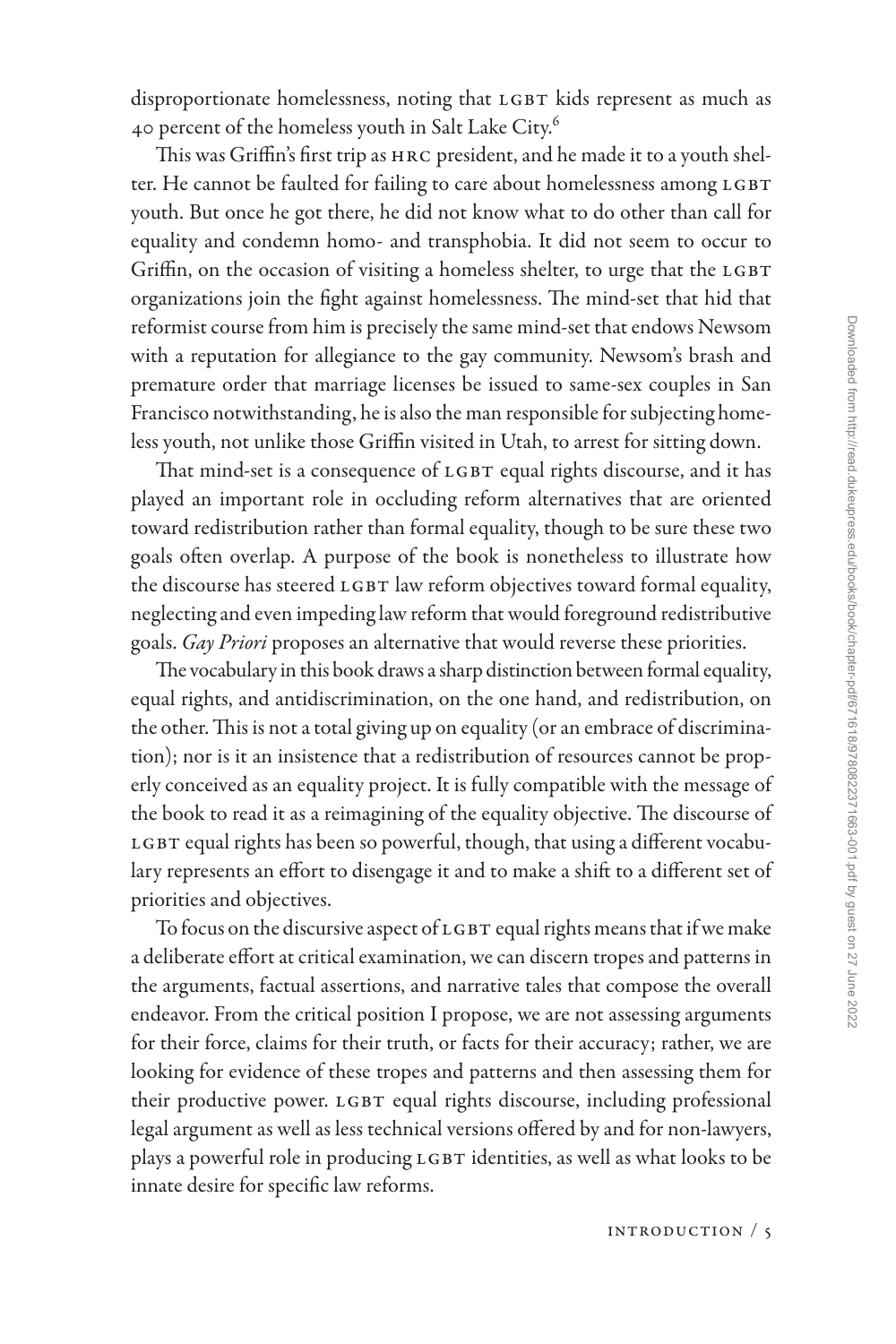What is tricky about a discourse is that we both deploy it and subject ourselves to it. We are its instruments as well as its subjects, $^7$  so that even as we participate in it, it exerts power to orient our perceptions. A discourse can make some ideas seem natural and others inconceivable, depending on whether the ideas make sense according to the terms of the discourse—whether they sound in its key. A discourse should be understood not as the sole determinative factor controlling one's every thought but, rather, as a network of deep cultural understandings, shared and also perpetually under construction, that establishes conceptual boundaries.

This book, like many others that have gone before, assumes a critical posture toward LGBT identities. It does not, however, propose jettisoning these identities altogether as a path to liberation; nor does it propose abandoning the whole project of a movement to advance the interests of LGBT people in favor of a strict antipoverty movement. Whether those things would be desirable is beside the point because they are implausible. While we who take seriously the insights of critical theory regard LGBT and other identity categories as historically contingent, an aspect of the knowledge that we produce rather than a part of nature, we ought also to appreciate that liberating ourselves entirely from the discourses that are constantly producing our social and conceptual world is not realistic. For this reason, complete repudiation of LGBT identity or LGBT equal rights would be an artificial gesture. That does not mean we cannot push in the direction of resignification, but we cannot escape entirely the knowledge we inhabit.<sup>8</sup>

It is important to acknowledge that LGBT equal rights have brought many benefits to the LGBT community. Those benefits have been widely heralded in books, speeches, news articles, and judicial decisions. LGBT equal rights as a discursive practice, however, comes with costs that have been less thoroughly discussed. *Gay Priori* is an effort to shine a light on some of those costs and to offer an alternative way to think about law that could widen the expanse of reformist possibilities that are imaginable to us. The argument in *Gay Priori* extends its consideration beyond the winning of cases and the acquisition of formal rights, to the production of LGBT people and the distribution of resources. This is not to claim that a redistributive alternative is divorced from the discursive conditions in which it is generated. Its virtues instead lie in being the product of critical methods that shine a new light on LGBT reformist agenda setting and in being based on an explicit normative preference for redistributing access to safety, health, housing, nutrition, jobs, and income. *Gay Priori* employs a suite of critical methods drawn from queer and critical legal theory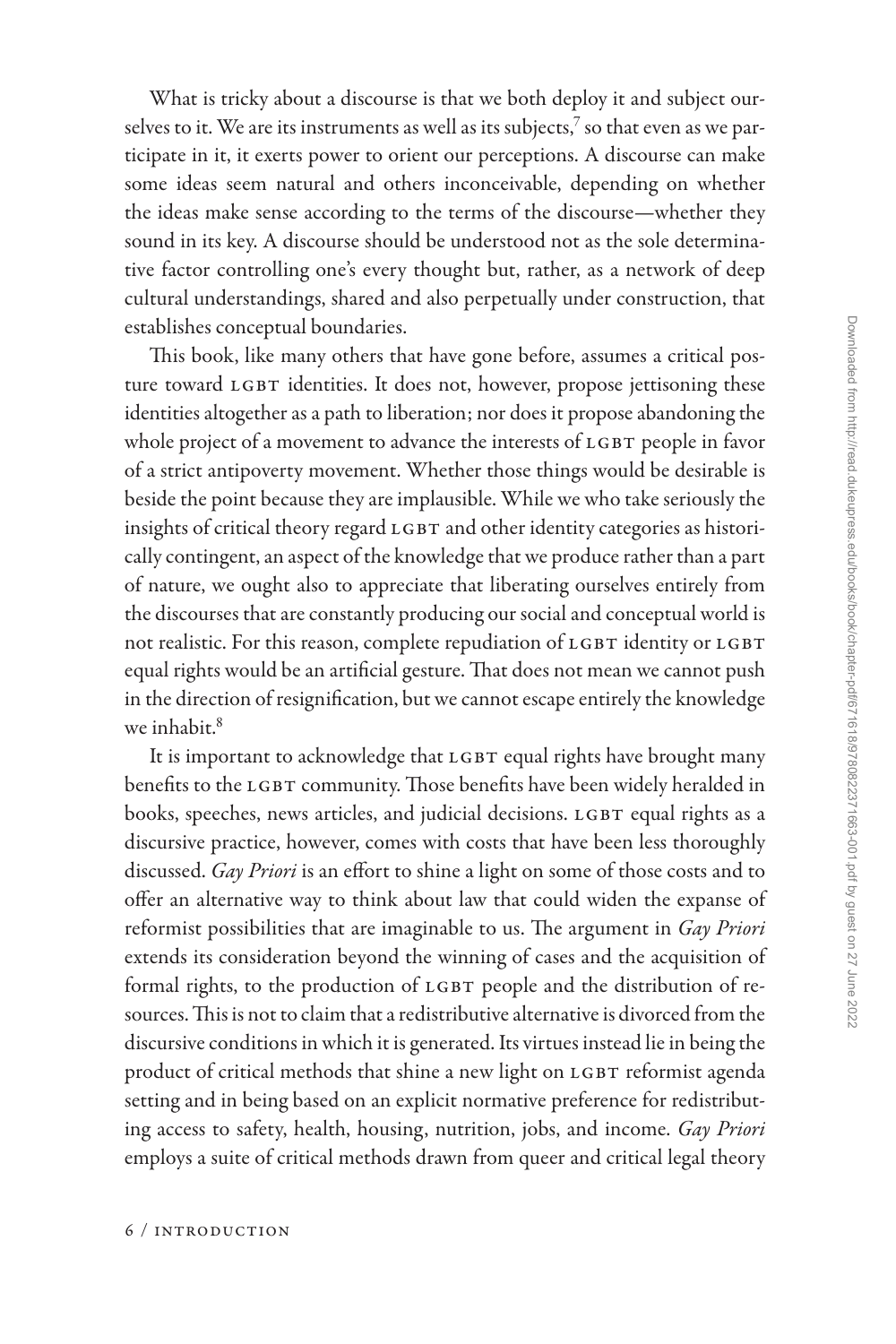to illustrate some of the costs of LGBT equal rights discourse and to make the case that there are other ways to advance the interests of LGBT people.

Among the costs of LGBT equal rights discourse is the obscuring of the discourse's tendency to entrench identities, as well as distributions of power and resources, within the LGBT community, favoring the community's most privileged members on axes of race, class, age, and region. Those distributions, we will find, circle back and contribute again to our ideas about LGBT people and what we want from law, forming a highly productive discursive cycle that disadvantages marginalized constituencies and nonconforming policy proposals. Nothing here is a charge of nefarious intent to harm or exclude; it is, rather, a description of a circuit that, through conscious deliberation, can be critiqued and interrupted.

As many before me have complained, the advances made by the mainstream movement for LGBT people have disproportionately benefited the most privileged members of the LGBT community. We should not be leaving poverty issues such as homelessness to the poverty organizations and legal aid lawyers. The priorities of the LGBT movement, however, have been set within the terms of a powerful discourse, the bounds of which make it difficult to imagine another set of primary objectives that would benefit a different subset of LGBT people. To shift the focus to those most in need, LGBT advocates would have to apply a specific kind of intersectionality that not only takes into account race, class, age, region, and other factors, but also attunes itself to highly localized legal and economic conditions facing LGBT subconstituencies.

*Gay Priori* is about our law reform priorities. It is an argument about a discourse that plays an under-recognized role in shaping our priorities and in shaping us. LGBT people and our longing for equality do not preexist the discourse of  $L$ GBT equal rights. This is not a historical claim. It is a claim, rather, about the operation of a dynamic. LGBT people and our desire to be treated equally with straight people do not exist prior to LGBT equal rights discourse in a linear, temporal progression.<sup>[9](#page--1-0)</sup> By our participation in the discourse, we are constantly producing ourselves and the breadth of changes we are capable of imagining. LGBT equal rights discourse has a hand in forming our ideas about ourselves and influencing what we want from the law.

In this respect, the analysis offered in *Gay Priori* is queer. Queer theory developed methods drawn from antecedent traditions in critical social thought, honing those methods with particular attention to gender and sexuality. Over the past three decades, queer theory has become quite rich and varied and means different things to different people. I have approached queer theory as lawyers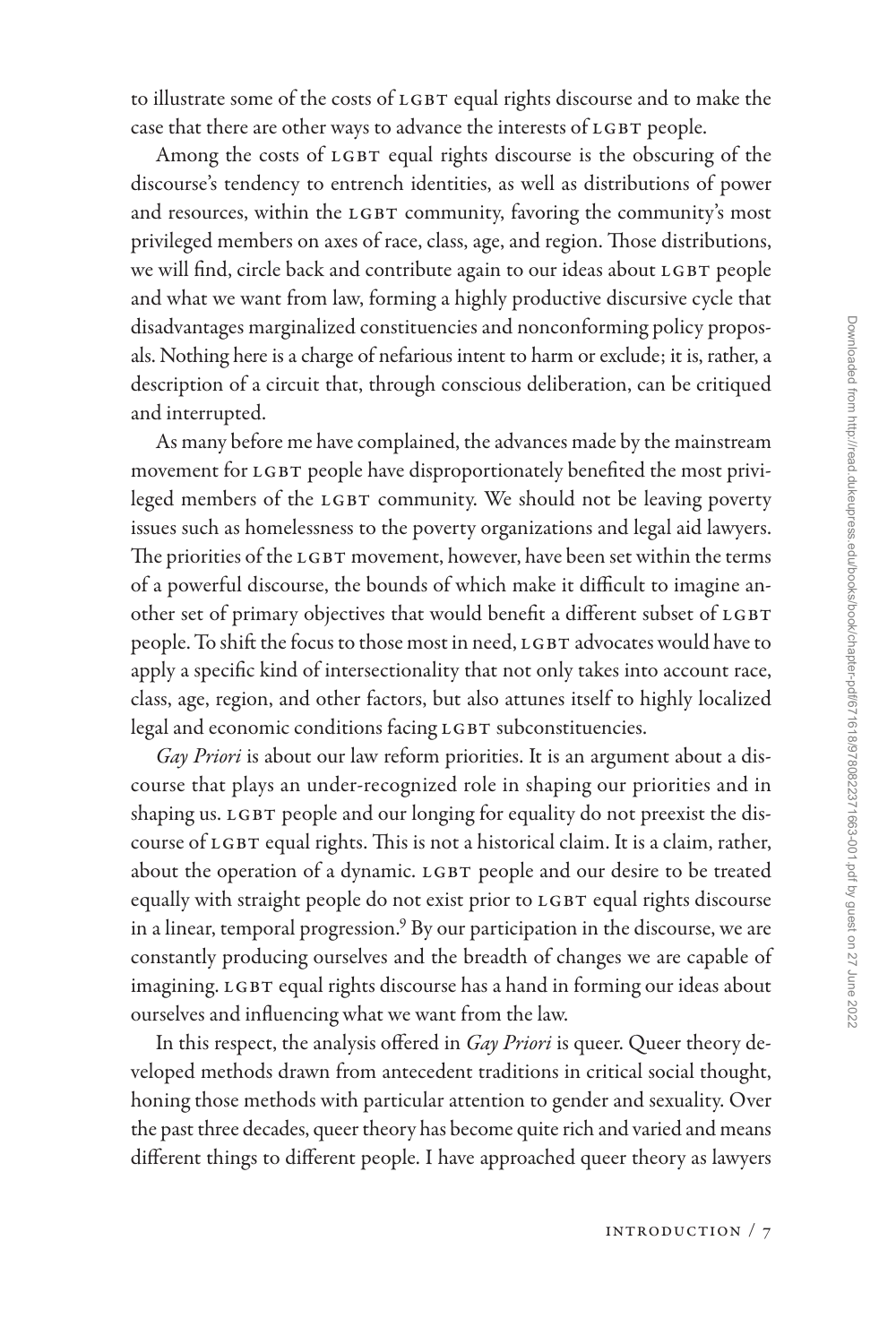notoriously do history, economics, psychology, and other fields: to pillage. The question animating my visit to queer theory has been: *What here could be of utility to those interested in social*, *economic*, *and racial justice on behalf of people marginalized by virtue of their gender or sexuality*? The argument therefore takes up only a fraction of what queer theory has to offer. The primary current of queer theory that runs through *Gay Priori* concerns the power of discourse to produce identity and desire.

Throughout *Gay Priori*, I consider LGBT equal rights arguments and claims not on their own terms and merits but from one step removed. How do those arguments and claims, and the empirical facts and narrative depictions marshaled in their support, reflect and mold what it means to be LGBT, giving LGBT identity a race, a class, a lifestyle, and a demeanor? How does that meaning engender in us desire for specific law reforms? And how do those law reforms, and the distributions that they effectuate, feed back into LGBT identity? In other words, how does our participation in LGBT equal rights discourse shape us and our law reform agenda? Critical methods can give us insight into these questions and prepare us to modify how we conceive of LGBT law reform so that alternatives in pursuit of redistributive objectives become more visible. Dwelling uncritically in LGBT equal rights discourse is not our only option. Rigorous law reform alternatives become visible once we tear our gaze away from its captivating and deceptively simple promise.

# *Left Politics*

The dominant narrative of the past several years has been one of  $_{\text{LGBT}}$  triumphalism. Commentators endlessly tout the victorious march of LGBT equal rights, pointing especially to achievements such as same-sex marriage and military inclusion. Many on the left, however, have felt riven over the priorities of LGBT law reform, vaguely distressed by its "mainstreaming" or "cooptation." Dissident voices have long been audible from the margins of sexuality and gender to those who have been willing to listen. Self-identified radicals and queers have criticized the mainstream LGBT advocacy organizations for neglecting the most marginalized constituencies, including the poor, people of color, trans people, sex workers, undocumented immigrants, prison inmates, hiv-positive people, the polyamorous, and practitioners of BDSM. Many of the existing critiques bemoan the corporatism of the major organizations, collusion with the bourgeois family ideal, and incompatibility of state regulation with genuine freedom. What happened, some leftist critics have queried, to the more radical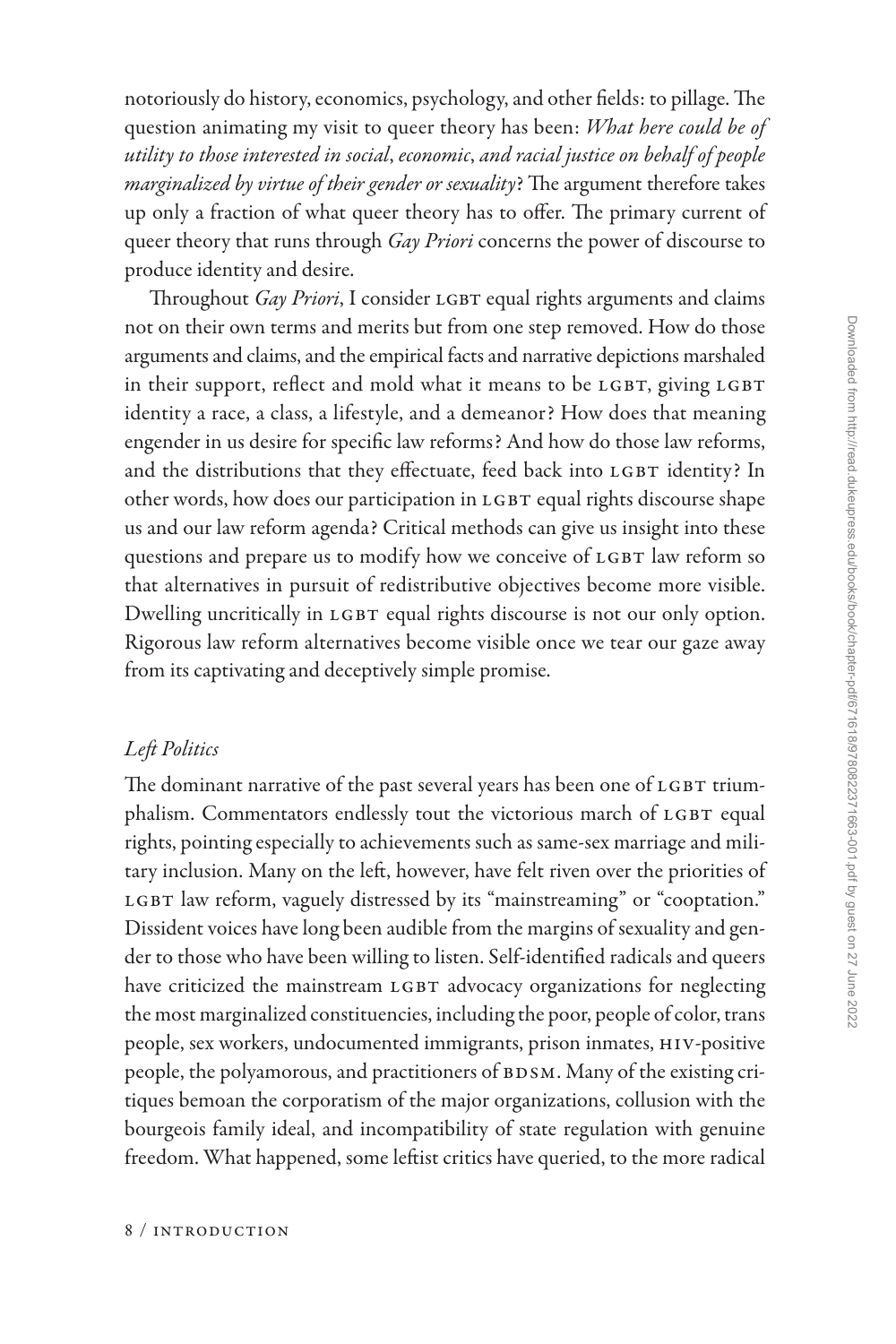politics of days gone by? The sexual liberation? The lesbian feminism? The race and class consciousness? The refusal to yield to all of capitalism's demands, including commercialism, militarism, and environmental degradation? How did our politics come to be all about the marital exemption from the estate tax and booking the highest-ranking White House official for the HRC gala?

While *Gay Priori* is not a polemic against anything that tends toward the mainstream, I nonetheless hope it will clarify and vindicate at least some of this hazy unease and disappointment on the left. For  $\mathtt{LGBT}$  and  $\mathtt{LGBT}$ -friendly readers who have felt internally split over whether to support same-sex marriage or the Don't Ask, Don't Tell repeal, not wanting to side with the homophobic right but unable to shake the nagging disquiet that there is something retrograde about the mainstream LGBT agenda, *Gay Priori* will speak into that dissonance with an explanation. I want us to see how we argued ourselves into this corner.

Left and queer critiques of the mainstream gay agenda abound, many of which have been profoundly influential in my thinking. *Gay Priori* nonetheless distinguishes itself from those that have gone before in at least two respects. First, it brings together assets from queer and left legal theory, extracting insights from each in what I hope will read as an unusually clear, concrete, and integrated explanation of the costs of LGBT equal rights discourse from a queer/left perspective. Second, *Gay Priori* expresses no antipathy toward the state or toward law. It engages law, making a granular-level inquiry into the possibilities for regulatory change. Law has real effects—not all of which are equally visible—on the daily life of every individual. We can use critical legal analysis to identify some of the levers that allocate resources and locate opportunities for change.

These opportunities, it will become clear, emerge on a small scale rather than in the form of wholesale emancipation. While the absence of a revolutionary vision may be dispiriting to some, the purpose is optimistic; it is to leave readers emboldened that alternatives to the current LGBT agenda are possible so that we can demand it of our leaders when they come to us seeking contributions and other forms of solidarity.

The goal of the book is to make conceivable a cognitive shift. For academic readers, whether oriented to the social sciences, the humanities, or law, I hope to instill some optimism that the field of law contains possibilities for critique and that strands of queer and critical legal theory can be put to practical reformist use. For legal advocates and activists willing to consider alternative strategies, I hope that *Gay Priori* helps to unlock the reformist imagination, showing how an adjustment in perspective opens up new possibilities for real change.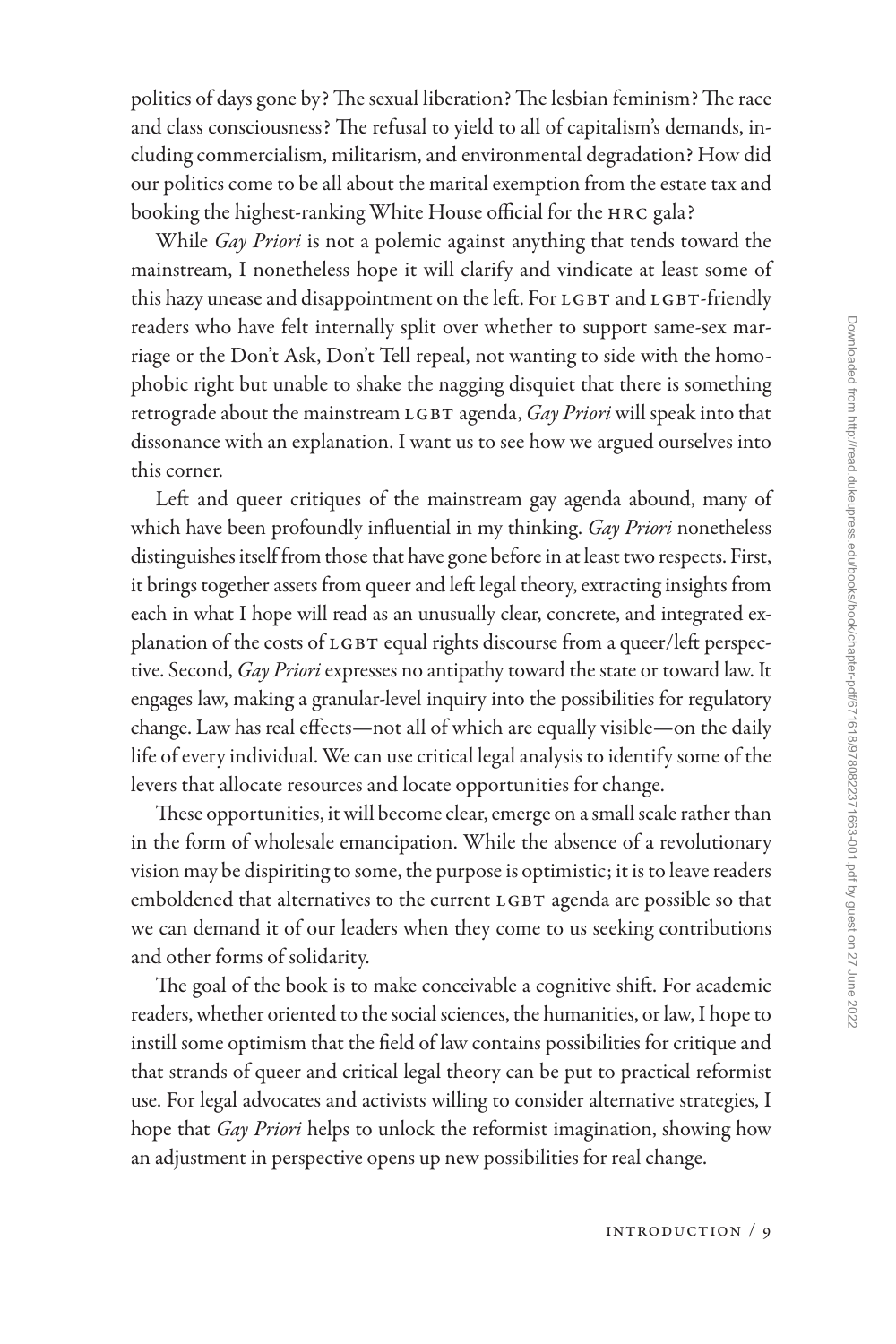I hope, finally, to convey deep respect for decision and action, along with acceptance that none of us can know for sure what will be all of the consequences of our choices. The best we can do is to cast an ever broader net of thoughtfulness and responsibility.

#### *What Follows*

Part I describes and analyzes LGBT equal rights discourse. It is divided into three chapters, each of which isolates distinct strands of the discourse and draws attention to the underappreciated costs they impose.

Chapter 1 discusses some of the unique requirements of American judicial reasoning and the discursive elements that these requirements elicit from LGBT advocates. The chapter introduces the ideal of judicial neutrality and explores the charge of *judicial activism*, or politically motivated deviation from constitutional fidelity and deductive reasoning—a charge that has been a culture war mainstay. Deductive reasoning in the judicial context cannot, as leftist legal critics have argued for decades, live up to its pretense to political neutrality, and yet the maintenance of the pretense remains a preoccupation of American law. The result is a distinct set of discursive requirements designed to affirm judicial neutrality. In the context of courtroom battles, LGBT advocates have had no choice but to embroil themselves in this entwined discourse. Operating within the American constitutional structure, advocates must argue in terms that legitimate the system. The need for judicial legitimation is heightened by a stubborn indeterminacy of meaning that plagues concepts such as "equality." Chapter 1 argues that the problem of indeterminacy, the anxiety over judicial legitimacy that it inflames, and the resulting discourse of apolitical deductive reasoning, impose an under-recognized cost. As advocates strive to legitimate the logic of the legal regime in which they work, they simultaneously create the impression that inequalities that are left unaddressed are fair, or the result of natural, rather than legally constructed, hierarchies, rendering some inequities especially intransigent.

Chapter 2 is about the tremendous power of  $L$ GBT equal rights discourse to generate identities. The discourse produces its own archetypes—LGBT equal rights-bearing subjects. *Knowledge* about gay and trans people is a constant byproduct of LGBT advocacy. The chapter illustrates the process by which we become healthy and ill, ordinary and flamboyant, patriotic and traitorous, and domestic and perverse, as we march toward equality.

As Michel Foucault used the term and as it is now commonly used in queer theory[,10](#page--1-0) *knowledge* is different from, say, *information*. Information is readily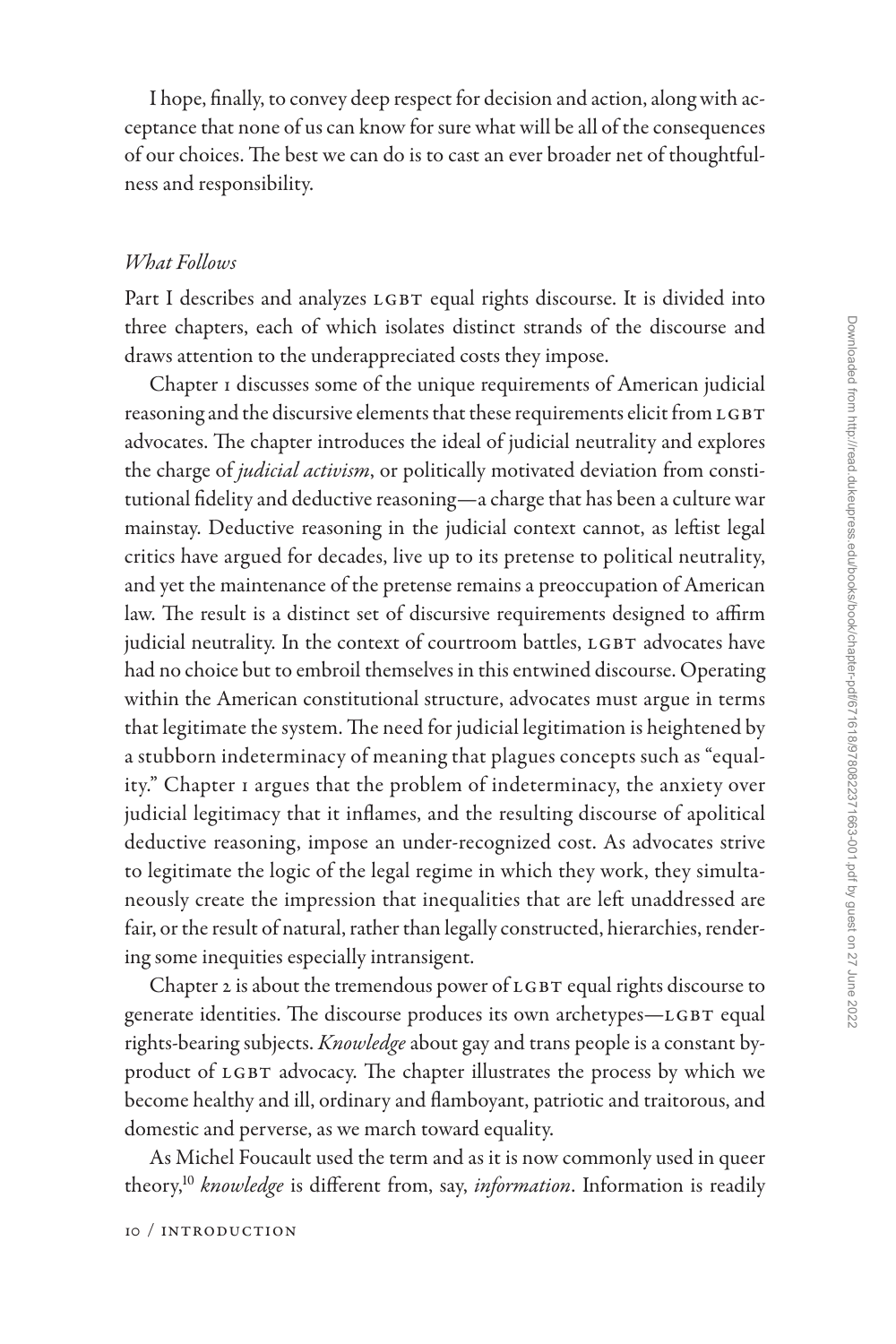available for our reference or examination. In the case of knowledge, however, one must assume a deliberately critical posture to do more than merely *inhabit* it, rendering it an artifact available for study.<sup>11</sup> For example, much of the time we might uncritically inhabit the knowledge that the human population is divided into male and female when we carelessly ask, "Is it a boy or a girl?" With a little deliberate effort, however, we know that the duality of gender can be critiqued. We can contemplate (perhaps live in) transitivities, liminal gender identities, and intersexed bodies. The dichotomized gender system is a discourse; it organizes our perceptions, producing the knowledge that there are two. We may never rid ourselves entirely of the discourse of gender duality, but we can position ourselves to critically assess it and the knowledge that it produces.

Among the most prolific contemporary producers of knowledge about  $L$ GBT people is the Williams Institute, a gay rights think tank housed at the University of California, Los Angeles, and the major legal academic center for the support of  $\mathtt{LGBT}$  advocacy. The Williams Institute fulfills its role by churning out a stream of facts about gay and trans people, same-sex couples, the effects of same-sex marriage on children, the benefits of same-sex marriage for state economies, and so on. An email missive from the Williams Institute to its supporters in 2013 read, "Children Reared by Female Couples Score Higher on Good Citizenship than Children Reared by Heterosexual Parents."[12](#page--1-0) This conclusion was based on a study of Dutch children age eleven to thirteen raised in lesbian households, who apparently, on average, manage conflict and difference more productively than others in their peer group. So many studies now suggest spectacular outcomes for children raised in lesbian households that lesbian parents could be forgiven for expecting their kids to sprout capes and start fighting crime.

The Williams Institute and supportive social scientists have generated sufficient data on the equivalency or superiority of outcomes for children raised by same-sex parents that it has become irrational for a court to decide against gay parenting or same-sex marriage based on child welfare concerns. This has been an obvious rejoinder to cultural conservatives' assertions that children do not fare as well when raised by gay parents—an assertion that became increasingly difficult to maintain as such studies accumulated.

All of this fact generation contributes to the creation of archetypes, such as the civic-minded lesbian soccer mom, that are becoming increasingly recognizable to the popular eye. And empiricism is not the only vehicle for producing these archetypes. Gay rights advocates carefully select plaintiffs for high-profile courtroom battles, while outside the courtroom they make deft use of public relations (pr) campaigns and closely monitor depictions of gay characters on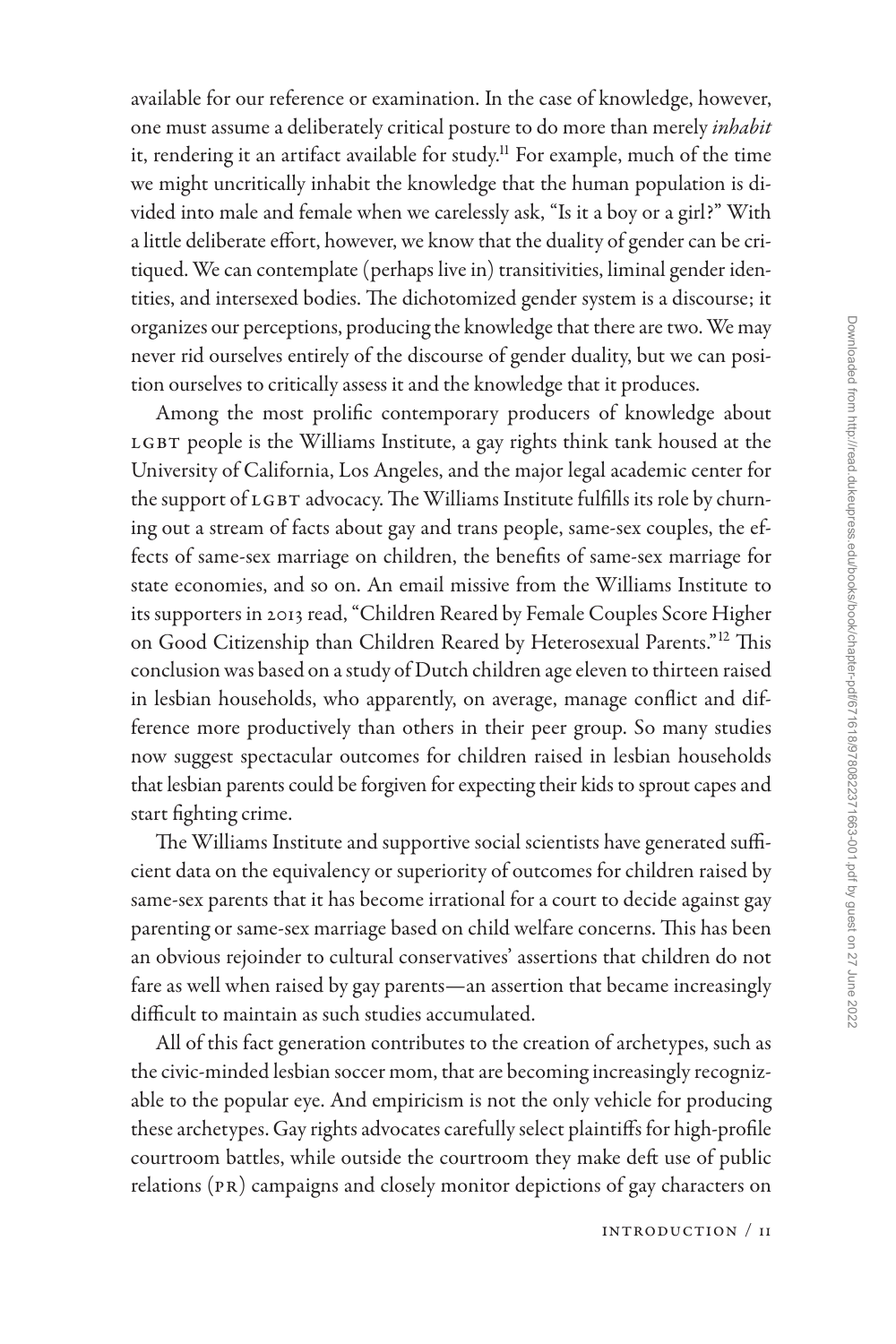television and throughout popular culture, all in pursuit of strategically crafted ideal figures.

As advocates display LGBT virtues in the production of ideal archetypes, what must we do with our embarrassing relatives? If we are domestic, what of our sex workers? If we are bourgeois, what of our homeless? If we are the girl next door, what of our six-foot girls with extra-long lashes?

The archetypes, moreover, can be dizzyingly contradictory. In the battle against bullying, for example, advocates turn to data that illustrate the terrible consequences of stigma and rejection endured by LGBT youth. Rather than the cheerful, impossibly wholesome, civically engaged parent, LGBT advocates display her younger self by perhaps twenty years: the depressed, substanceabusing adolescent contemplating suicide. The contradiction represented by these two discursive types is unruly. What if our injured, suicidal selves show up while we are trying to establish our stolid well-being? What if our healthy capacity for social engagement materializes while we attempt to demonstrate how injured we are by stigma? Like the mad scientist who releases his greatest creation into the world, LGBT advocates cannot prevent the havoc that might be wrought when hostile forces deploy our archetypes against us. Drawing on the work of Foucault and Eve Kosofsky Sedgwick, chapter 2 illustrates the perils of uncritically generating volatile LGBT identities and their potential to generate unintended meanings, as well as an arsenal of weapons for those who seek to halt LGBT advancement.

Chapter 3 argues that LGBT equal rights discourse produces an unnecessarily constricted range of law reform objectives—notably, access to marriage, antidiscrimination protection, heightened constitutional scrutiny, hate crimes legislation, and international human rights protections that mimic American conceptions of equal protection. The discourse curbs the imagination we need to generate alternatives to the mainstream equal rights agenda. It does this in part by proliferating a teleological narrative about equality that contemplates a singular reformist path that concludes with access to marriage.

The chapter also addresses the related element of LGBT equal rights discourse that stresses love and interdependence. These tropes align far too easily with the neoliberal discourse of personal and family responsibility. The emphasis that the mainstream LGBT movement placed on same-sex marriage could not help but collaborate with the valorization of so-called family values to the disadvantage of those living on the wrong side of that norm. The prioritization of same-sex marriage for the past two decades (and perhaps the next two, as culture warriors battle over religious exemptions) has collaborated with the neoliberal trend that favors privatization of family obligation, the concomitant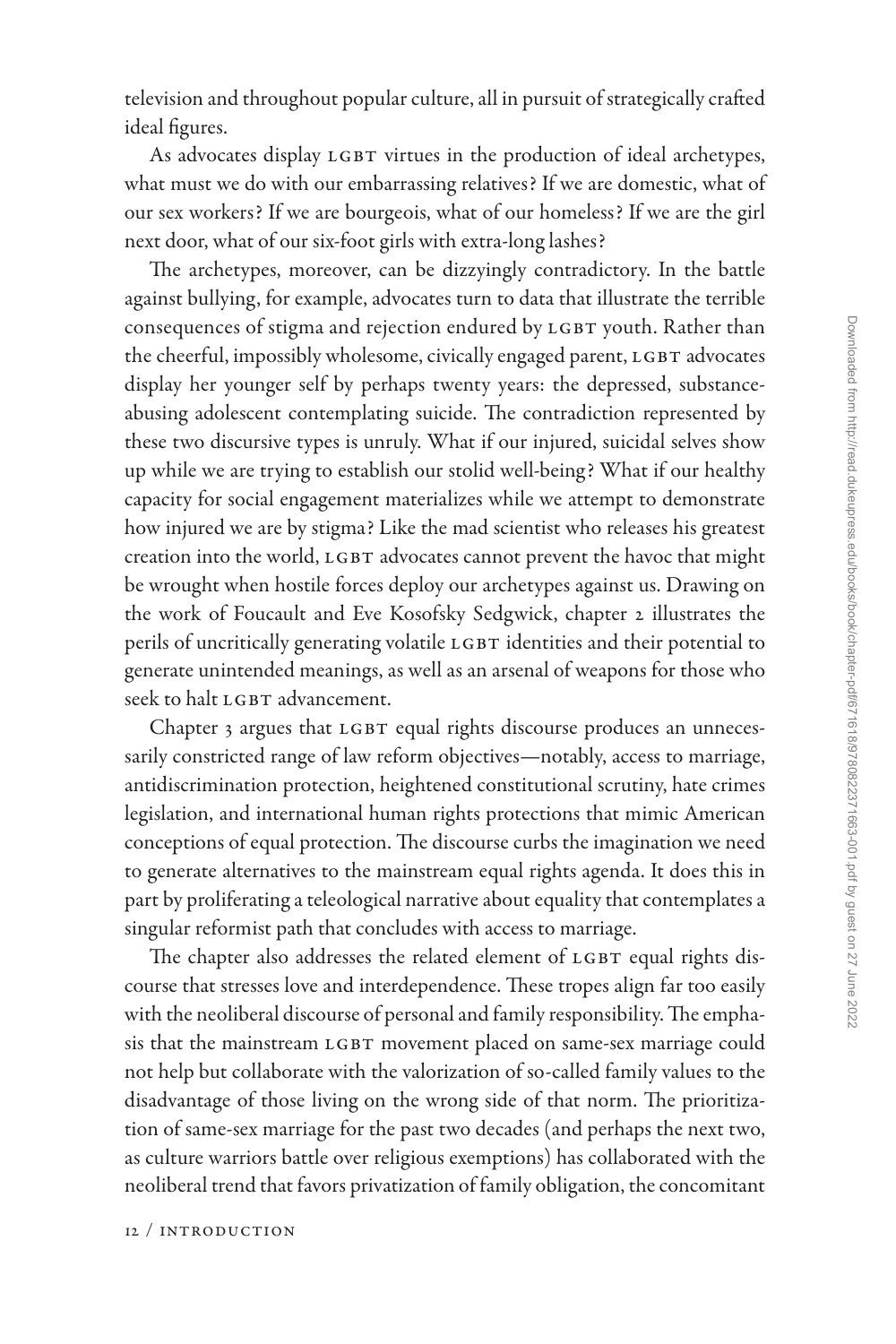diminution of the welfare state, and the rise of criminalization and other antiwelfarist policies that broaden the divide between the haves and the have-nots. In effect, the major organizations have doggedly pursued law reforms that do not always help, and sometimes harm, some of the most marginalized among us. Our own discourse, even as it furthers the reformist goals that have predominated, impedes the advancement and even survival of our most vulnerable community members.

As the mainstream LGBT agenda bears fruit, it creates a new world—one in which antigay discrimination is increasingly forbidden on the terms set forth by LGBT equal rights discourse. This kind of progress rewards versions of gay identity that benefit from the improved system, resulting in further shaping of identity and reformist goals in the image of the rewarded constituencies. The successes of LGBT law reform should not be expected to "trickle down" to the most marginalized LGBT constituencies—to the contrary: They should be expected to entrench themselves as producers of what it means to be LGBT and what LGBT people want.

While marching along the well-laid path to equality, a nagging question surfaces and resurfaces: Am I equal? Certain longings stir: Is my group included in that antidiscrimination law? That hate crimes bill? Are people like me protected against discrimination in that other country? What questions do not come to mind? What reform options are not on the table? That brings us to part II.

Part II switches out the narrow LGBT equal rights discursive lens for one that enables a broader scope. The central purpose of this part is to reconceptualize sexuality and gender as axes of distribution rather than as fixed identity categories that suffer discrimination and require an equal rights solution.

Chapter 4 begins this undertaking by situating the argument of *Gay Priori* in a longer conversation about progressive strategies on behalf of marginalized constituencies. It reviews antecedent and contemporary debates about how to understand the injury to a marginalized group and what kinds of reformist interventions would address the core problems it faces. In the vocabulary of law, the question is whether to accord primacy to symbolic and formal equality or to substantive and economic justice. This dichotomy has shown tremendous resilience across movements and time. The question before the LGBT movement now echoes one that has persisted throughout the history of black civil rights in America. A vast literature explores the intersections of race and economic disparity, but LGBT equal rights discourse has had such a hold on the reformist imagination that an analysis of sexual and gender identities as involving distributive facets, particularly at racial and economic intersections, has not been as thoroughly developed.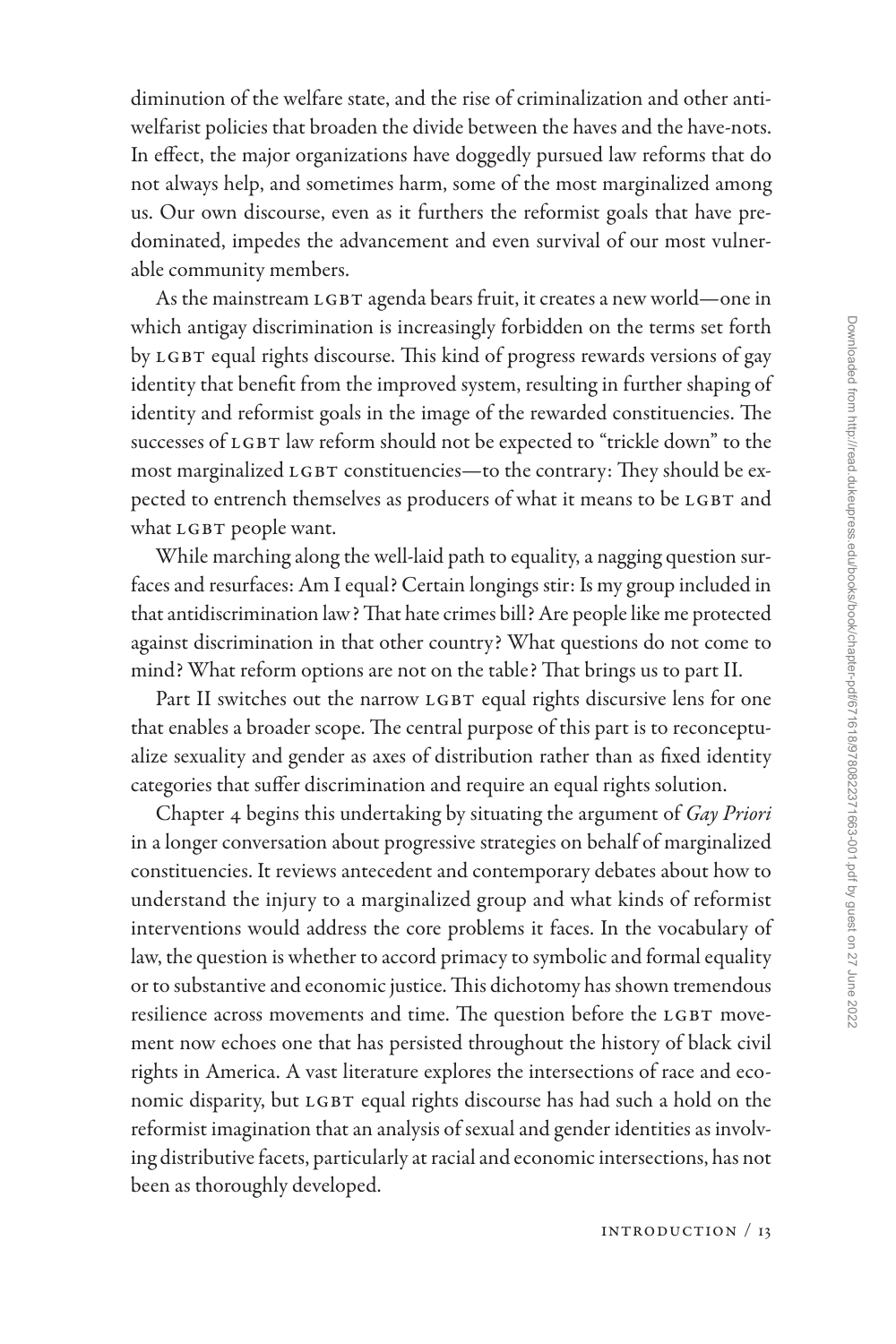The chapter digs into a debate between Nancy Fraser and Judith Butler over the nature of the legal injury to sexuality and gender constituencies—that is, is it one of recognition or one of distribution?—and the appropriate framing of remedial efforts. It concludes by offering a revised understanding of the place of sexual and gender identities in political economy. Law is a dynamic presence, constantly reproducing itself in slight variations that adjust both resource distribution and knowledge. As a consequence, political economy is pliable in myriad small ways. The first task for progressive law reformers ought to be to discern how law conditions distributions of resources and knowledge and what variations are possible.

Chapter 5 introduces a methodological turn to what lawyers call *background rules*. The idea of a background rule is drawn from the American legal realists, a group of late nineteenth century–early twentieth century legal thinkers with intellectual connections to the pragmatism of William James and Charles Peirce.<sup>13</sup> The Columbia University economist Robert Hale was a central figure. Hale explained conceptual shortcomings plaguing the ideal of contractual freedom, observing that individual choices are—to a greater or lesser extent-constrained by the alternatives available to a decision maker.<sup>14</sup> In a contract negotiation, both parties experience some constraint, although one may have more and better alternatives to the terms offered by the other and that party can be regarded as having superior bargaining power. A constitutive element of each party's range of alternatives is law. Legal conditions operate *in the background*, not directly governing the contract but shaping the alternatives to the contract that are available to the bargaining parties. This insight can be extended to social negotiations more generally. Shifting analytic focus to background legal conditions can enable reformers to intervene in a given inequity by improving the range of choices available to a relevant constituency.

The "crits," a leftist group of legal scholars that came together in the 1980s under the rubric of critical legal studies (CLS), drew crucial lessons from the realists, paying attention to background rules in an effort to open up questions of law's role in the distribution of resources[.15](#page--1-0) Distributive analysis is informed by the details of a given population's legal, economic, and other conditions as it negotiates with other bargain seekers.

Examples in chapter 5 illustrate how sexuality and gender, often intersecting with race, class, region, and age, create a complex scheme for allocating resources. Once reconceived in this way, a new dimension of potential legal reforms reveals itself to intervene in the distribution of health, safety, housing, nutrition, jobs, and income. The purpose is to generate fresh possibilities for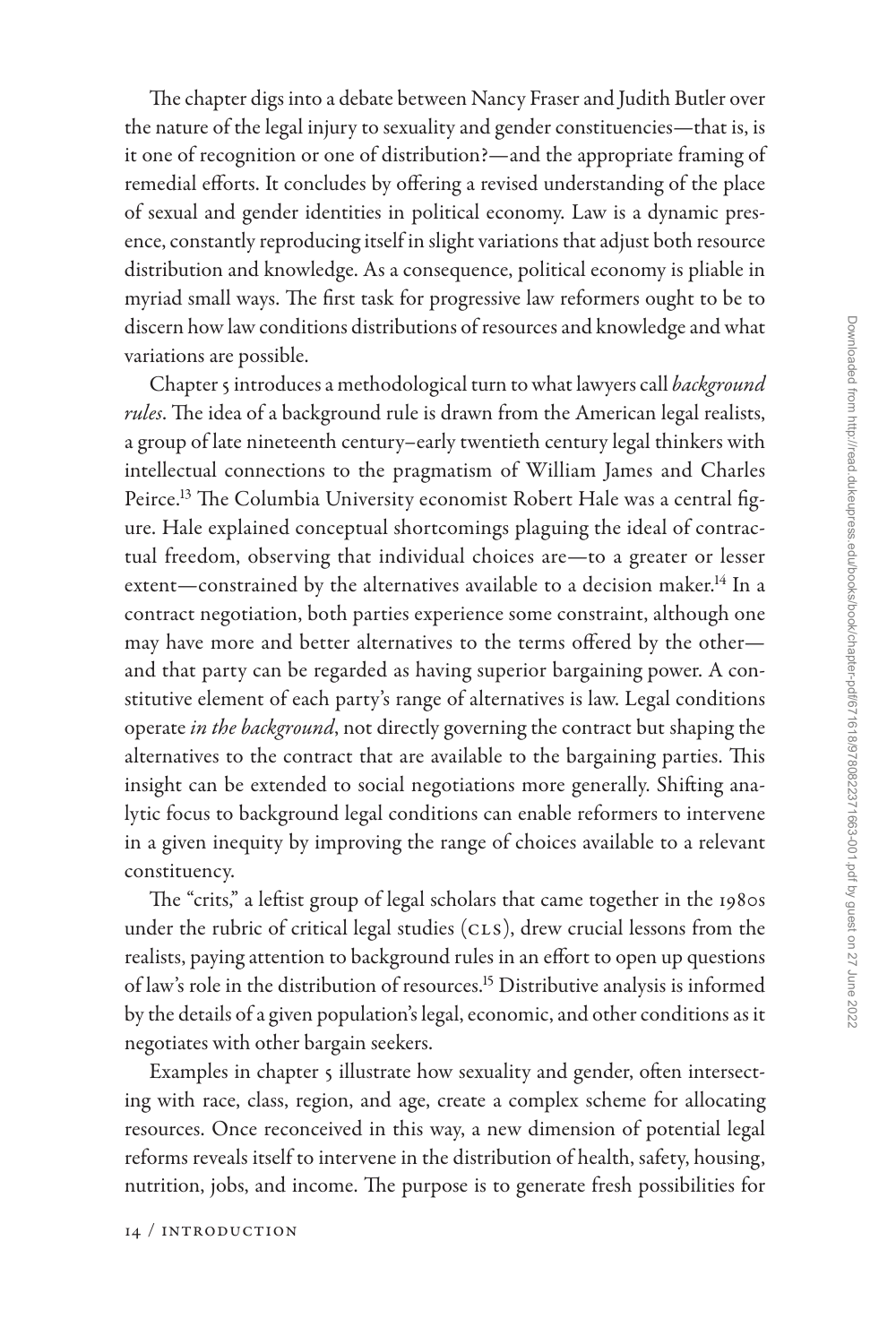law reform that, while illegible within the familiar terms of the culture war, might effect some positive redistribution at a tolerable cost level.

Nothing in the chapter has the majestic quality of an emancipatory destination—it makes scarce mention of equality, dignity, liberty, self-determination, or any other lofty goal. It is designed to tear the reader's gaze away from grand aspiration and principled vindication and redirect it downward, toward the gritty, low-profile rules, doctrines, and practices that condition daily life on the margins. The analysis uncovers potential targets for law reform, accepting that any change we make is likely to impose some cost even as it brings some relief. Child support regulations, contract doctrine, shelter rules, credit practices, mandatory arrest policies, labor laws, food stamp application forms, and a host of other low-profile legal conditions will take center stage, while titanic clashes between morality and equality, tradition and progress, red and blue will take a back seat. Chapter 5 does not offer a prescription for all social justice movements at all times. Indeed, a key point is that the work of setting a law reform agenda must be done on location, where one can observe closely the legal, economic, and ethnographic detail.

The conclusion brings the argument around to the role of lawyers in social movements. It confronts the complaint that law reformers often distort grassroots priorities, arguing that this is not a necessary feature of law or lawyers' participation. Lawyers should take their direction from a careful assessment of background legal conditions that affect the daily lives of their constituencies, particularly the most vulnerable. They have more tools at their disposal than has been widely recognized. A shift in perspective opens up a new world of reform possibilities.

#### *I Have Met the Enemy and It Is "Us"*

In 2012, during his bid for reelection, President Barack Obama publicly declared his support for same-sex marriage. This was a watershed moment for the same-sex marriage campaign. In previous election cycles it had been an untouchable position for a serious presidential contender. By 2012, however, it was to the president's advantage; it turned out to be a fundraising boon. According to one report, one in six of his large, individual donors was gay.<sup>16</sup> The week of the announcement, the president attended a Hollywood fundraiser at the home of George Clooney that brought in more than any single event in the history of U.S. presidential campaigns (\$15 million), and some of that donor enthusiasm was thought to be due to the president's newfound willingness to embrace same-sex marriage openly.